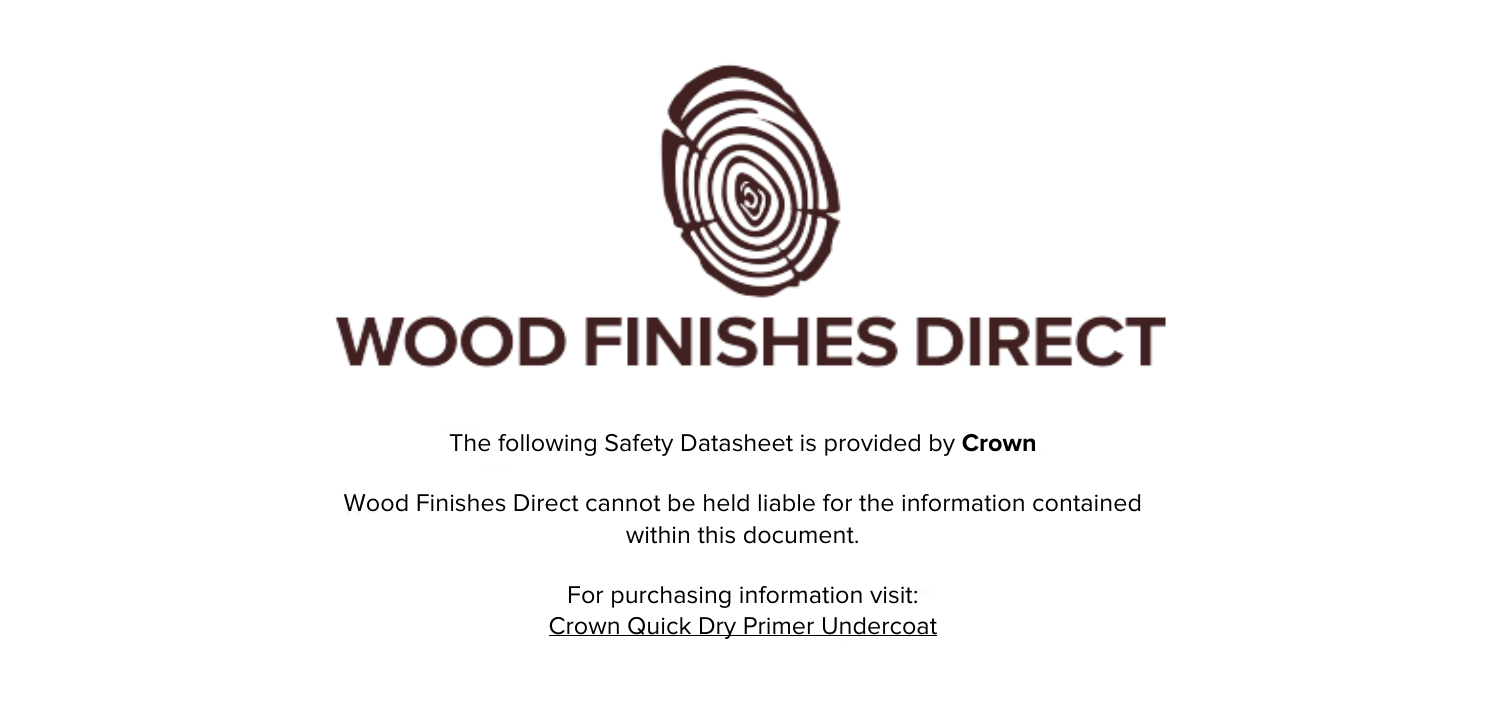

# **Crown Retail Quick Dry Undercoat.**

1.4 Emergency telephone number

Conforms to Regulation (EC) No. 1907/2006 (REACH), Annex II, as amended by Regulation (EU) No. 453/2010 - United Kingdom (UK)

### SECTION 1: Identification of the substance/mixture and of the company/undertaking

| 1.1 Product identifier |                                   |
|------------------------|-----------------------------------|
| Product name:          | Crown Retail Quick Dry Undercoat. |
| Product identity:      | 4018344                           |
| Product type :         | water-borne paint                 |

# 1.2 Relevant identified uses of the substance or mixture and uses advised against

| Field of application : | Primer for wood surfaces. Applied by brush or roller. See containers for details. |
|------------------------|-----------------------------------------------------------------------------------|
| Identified uses:       | Consumer applications.                                                            |

### 1.3 Details of the supplier of the safety data sheet

| Company details :        | Crown Paints<br>Crown House                                                  | 01254 704951 (08.00-17.00)             |
|--------------------------|------------------------------------------------------------------------------|----------------------------------------|
|                          | Hollins Rd                                                                   | Contact Person:                        |
|                          | Darwen                                                                       | <b>Product SHE Information Manager</b> |
|                          | Lancs, BB3 0BG<br>Tel: 01254 704951<br>Fax: 01254 702678<br>crownpaint.co.uk | SHE@crownpaints.co.uk                  |
| Date of issue :          | 7 October 2013                                                               |                                        |
| Date of previous issue : | No previous validation.                                                      |                                        |

# **SECTION 2: Hazards identification**

### 2.1 Classification of the substance or mixture

Product definition : Mixture

# Classification according to Regulation (EC) No. 1272/2008 [CLP/GHS]

Not classified.

# Classification according to Directive 1999/45/EC [DPD]

The product is not classified as dangerous according to Directive 1999/45/EC and its amendments.

Classification: Not classified.

See Section 16 for the full text of the R-phrases declared above.

See Section 11 for more detailed information on health effects and symptoms.

### 2.2 Label elements

| Hazard pictograms:            |                                                                                                                                                                                                                                                                                                                                                                                                                                        |
|-------------------------------|----------------------------------------------------------------------------------------------------------------------------------------------------------------------------------------------------------------------------------------------------------------------------------------------------------------------------------------------------------------------------------------------------------------------------------------|
| Signal word:                  | No signal word.                                                                                                                                                                                                                                                                                                                                                                                                                        |
| Hazard statements:            | No known significant effects or critical hazards.                                                                                                                                                                                                                                                                                                                                                                                      |
| Precautionary statements :    |                                                                                                                                                                                                                                                                                                                                                                                                                                        |
| General:                      | Read label before use. Keep out of reach of children. If medical advice is needed, have product<br>container or label at hand. Do not get in eyes, on skin, or on clothing. IF ON SKIN: Wash with plenty<br>of soap and water. IF IN EYES: Remove contact lenses, if present and easy to do. Continue rinsing.<br>Dispose of contents and container in accordance with all local, regional, national and international<br>requlations. |
| Hazardous ingredients :       | Not applicable.                                                                                                                                                                                                                                                                                                                                                                                                                        |
| Supplemental label elements : | Contains 1,2-benzisothiazol-3(2H)-one. May produce an allergic reaction. Safety data sheet available<br>on request.                                                                                                                                                                                                                                                                                                                    |
| Cassial paskaning rapidentes  |                                                                                                                                                                                                                                                                                                                                                                                                                                        |

# **Special packaging requirements**

Containers to be fitted with child- Not applicable. resistant fastenings :

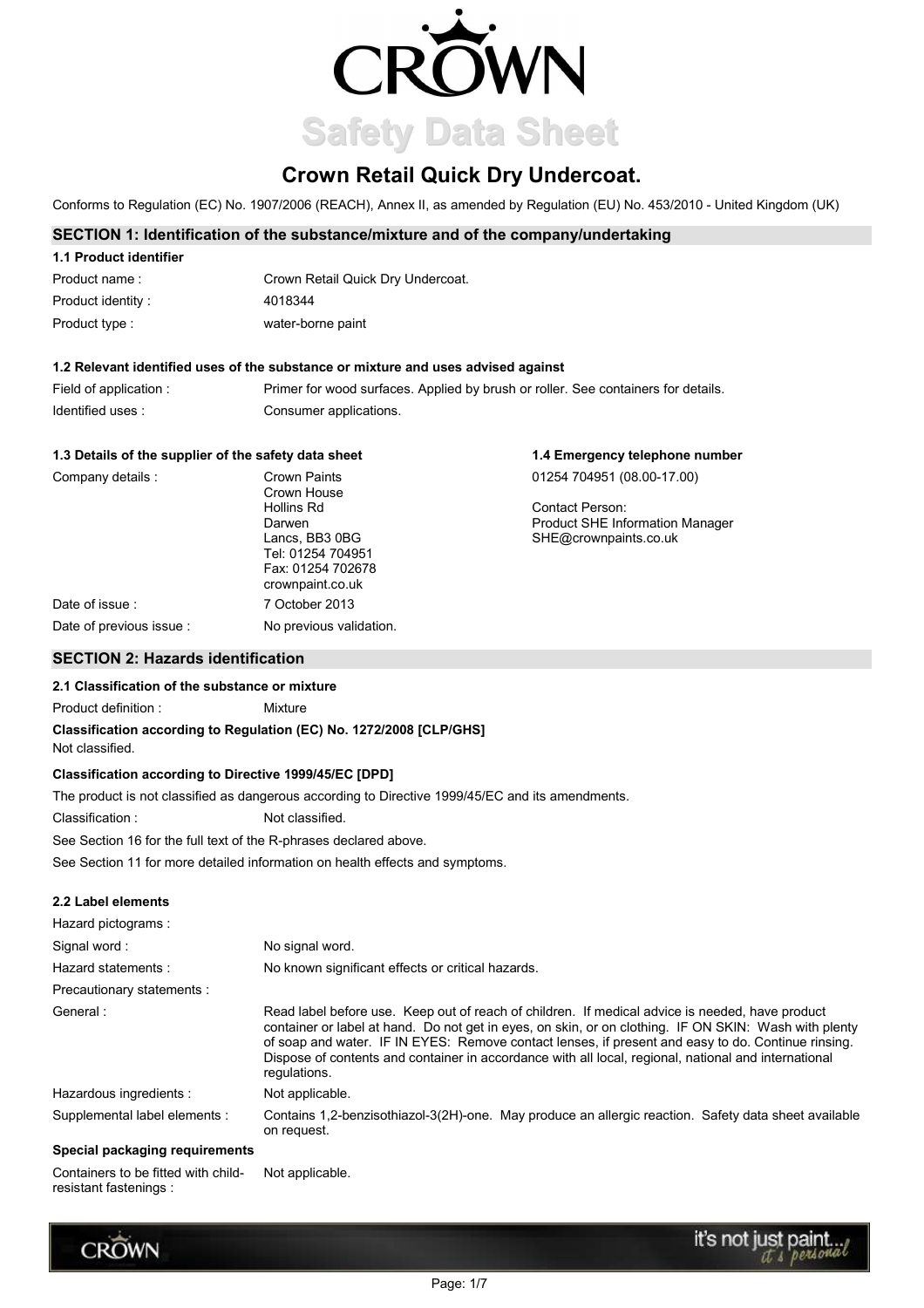# **SECTION 2: Hazards identification**

Tactile warning of danger: Not applicable.

### 2.3 Other hazards

Other hazards which do not result None known. in classification :

# **SECTION 3: Composition/information on ingredients**

### 3.2 Mixtures

There are no ingredients present which, within the current knowledge of the supplier and in the concentrations applicable, are classified as hazardous to health or the environment and hence require reporting in this section.

### **SECTION 4: First aid measures**

### 4.1 Description of first aid measures

| General:                    | In all cases of doubt, or when symptoms persist, seek medical attention. Never give anything by mouth<br>to an unconscious person.                                                                                                                             |
|-----------------------------|----------------------------------------------------------------------------------------------------------------------------------------------------------------------------------------------------------------------------------------------------------------|
| Eye contact:                | Check for and remove any contact lenses. Immediately flush eyes with plenty of water for at least 15<br>minutes, occasionally lifting the upper and lower eyelids. In all cases of doubt, or when symptoms<br>persist, seek medical attention.                 |
| Inhalation:                 | Remove to fresh air.                                                                                                                                                                                                                                           |
| Skin contact:               | Remove contaminated clothing and shoes. Wash skin thoroughly with soap and water or use<br>recognised skin cleanser. Do NOT use solvents or thinners.                                                                                                          |
| Ingestion:                  | If swallowed, seek medical advice immediately and show this container or label. Keep person warm<br>and at rest. Do not induce vomiting unless directed to do so by medical personnel. Lower the head so<br>that vomit will not re-enter the mouth and throat. |
| Protection of first-aiders: | No action shall be taken involving any personal risk or without suitable training.                                                                                                                                                                             |

# 4.2 Most important symptoms and effects, both acute and delayed

| Potential acute health effects |                                                   |
|--------------------------------|---------------------------------------------------|
| Eve contact :                  | No known significant effects or critical hazards. |
| Inhalation:                    | No known significant effects or critical hazards. |
| Skin contact:                  | No known significant effects or critical hazards. |
| Ingestion:                     | No known significant effects or critical hazards. |
| Over-exposure signs/symptoms   |                                                   |
| Eye contact :                  | No specific data.                                 |
| Inhalation:                    | No specific data.                                 |
| Skin contact:                  | No specific data.                                 |
| Ingestion:                     | No specific data.                                 |
|                                |                                                   |

### 4.3 Indication of any immediate medical attention and special treatment needed

| Notes to physician:  | Treat symptomatically. Contact poison treatment specialist immediately if large quantities have been |
|----------------------|------------------------------------------------------------------------------------------------------|
|                      | ingested or inhaled.                                                                                 |
| Specific treatments: | No specific treatment.                                                                               |

# **SECTION 5: Firefighting measures**

| 5.1 Extinguishing media                                   |                                                                                                           |
|-----------------------------------------------------------|-----------------------------------------------------------------------------------------------------------|
| Extinguishing media:                                      | Recommended: alcohol resistant foam, CO <sub>2</sub> , powders, water spray.<br>Not to be used: wateriet. |
| 5.2 Special hazards arising from the substance or mixture |                                                                                                           |
| Hazards from the substance or<br>mixture:                 | In a fire or if heated, a pressure increase will occur and the container may burst.                       |

Hazardous combustion products : Decomposition products may include the following materials: carbon oxides metal oxide/oxides

### 5.3 Advice for firefighters

**CROWN** 

Promptly isolate the scene by removing all persons from the vicinity of the incident if there is a fire. No action shall be taken involving any personal risk or without suitable training.

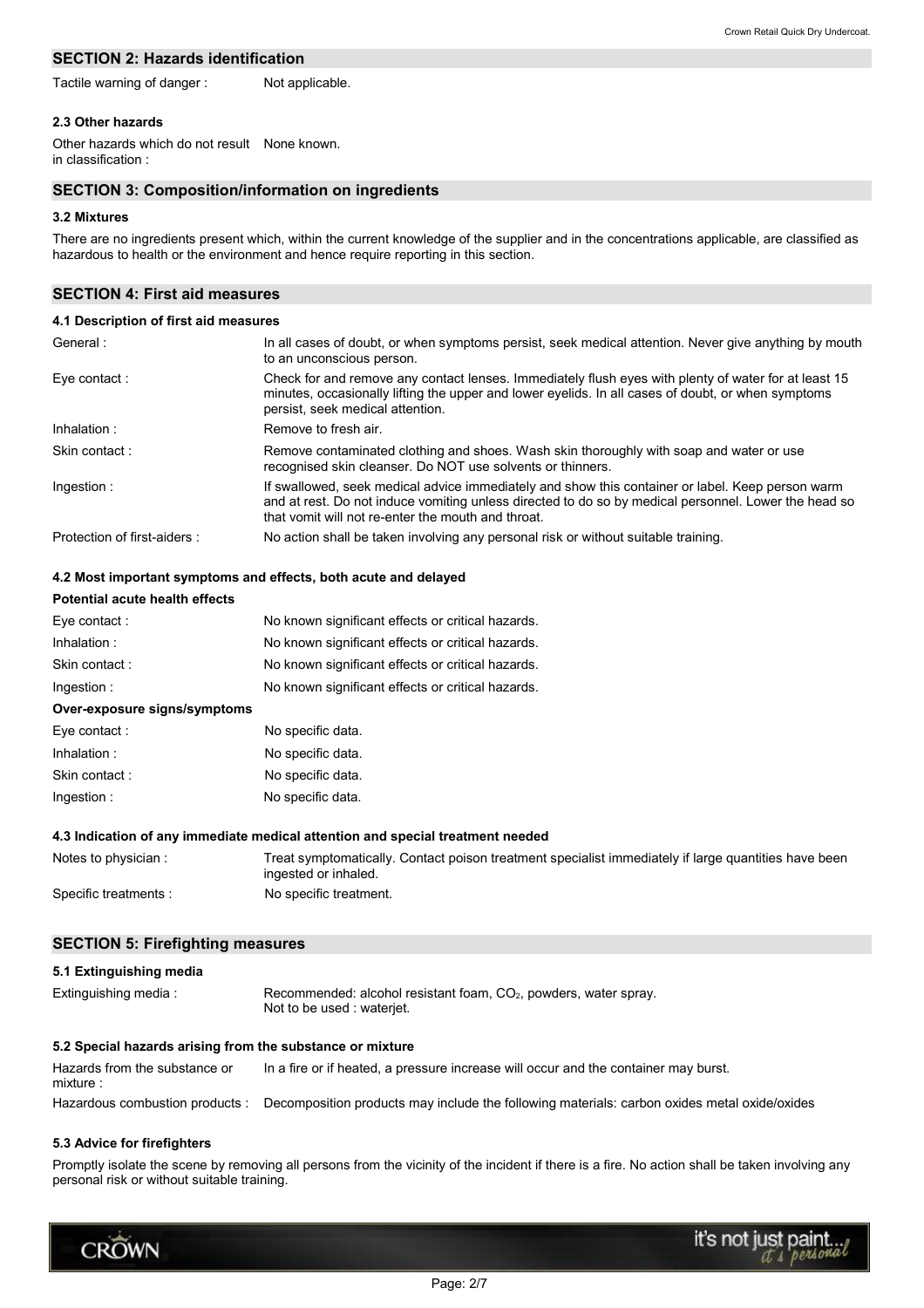### **SECTION 6: Accidental release measures**

#### 6.1 Personal precautions, protective equipment and emergency procedures

Exclude sources of ignition and ventilate the area. Floors may become slippery. Refer to protective measures listed in sections 7 and 8. No action shall be taken involving any personal risk or without suitable training.

### **6.2 Environmental precautions**

Avoid dispersal of spilt material and runoff and contact with soil, waterways, drains and sewers. Inform the relevant authorities if the product has caused environmental pollution (sewers, waterways, soil or air).

### 6.3 Methods and materials for containment and cleaning up

Stop leak if without risk. Move containers from spill area. Prevent entry into sewers, water courses, basements or confined areas. Wash spillages into an effluent treatment plant or proceed as follows. Contain and collect spillage with non-combustible, absorbent material e.g. sand, earth, vermiculite or diatomaceous earth and place in container for disposal according to local regulations (see Section 13).

### 6.4 Reference to other sections

See Section 1 for emergency contact information. See Section 8 for information on appropriate personal protective equipment. See Section 13 for additional waste treatment information.

# **SECTION 7: Handling and storage**

# 7.1 Precautions for safe handling

Put on appropriate personal protective equipment (see Section 8). Eating, drinking and smoking should be prohibited in areas where this material is handled, stored and processed. Workers should wash hands and face before eating, drinking and smoking. Remove contaminated clothing and protective equipment before entering eating areas.

Never use pressure to empty; the container is not a pressure vessel. Always keep in the same material as the supply container. Good housekeeping standards and regular safe removal of waste materials will minimise risks of spontaneous combustion and other fire hazards. The Manual Handling Operations Regulations may apply to the handling of containers of this product. Packs with a volume content of 5 litres or more may be marked with a maximum gross weight. To assist employers the following method of calculating the weight for any pack size is given. Take the pack size volume in litres and multiply this figure by the specific gravity (relative density) value given in section 9. This will give the net weight of the coating in kilograms. Allowance will then have to be made for the immediate packaging to give an approximate gross weight.

### 7.2 Conditions for safe storage, including any incompatibilities

Store in accordance with local regulations. Store in a cool, well-ventilated area away from incompatible materials and ignition sources.

Storage: Do not store below the following temperature: 5 °C

# 7.3 Specific end use(s)

See separate Product Data Sheet for recommendations or industrial sector specific solutions.

# **SECTION 8: Exposure controls/personal protection**

### 8.1 Control parameters

### **Recommended monitoring procedures**

If this product contains ingredients with exposure limits, personal, workplace atmosphere or biological monitoring may be required to determine the effectiveness of the ventilation or other control measures and/or the necessity to use respiratory protective equipment. Reference should be made to monitoring standards, such as the following: European Standard EN 689 (Workplace atmospheres -Guidance for the assessment of exposure by inhalation to chemical agents for comparison with limit values and measurement strategy) European Standard EN 14042 (Workplace atmospheres - Guide for the application and use of procedures for the assessment of exposure to chemical and biological agents) European Standard EN 482 (Workplace atmospheres - General requirements for the performance of procedures for the measurement of chemical agents) Reference to national guidance documents for methods for the determination of hazardous substances will also be required.

### **Derived effect levels**

No DELs available

### **Predicted effect concentrations**

No PECs available

# 8.2 Exposure controls

# Appropriate engineering controls

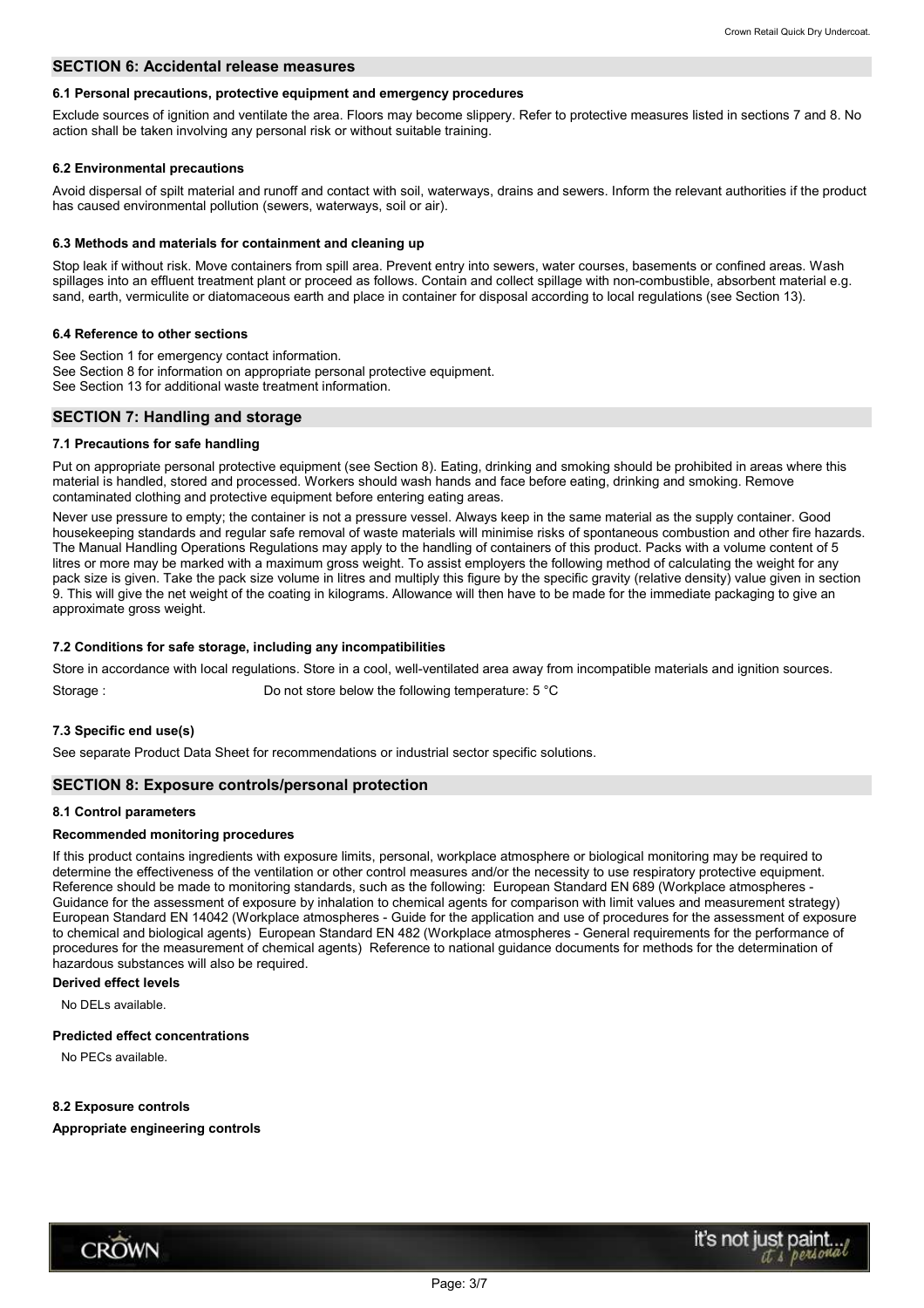# **SECTION 8: Exposure controls/personal protection**

All engineering control measures used to control exposure to hazardous substances must be selected, maintained, examined and tested to meet the requirements of the Control Of Substances Hazardous to Health regulations (COSHH). Similarly all personal protective equipment, including respiratory protective equipment, must be selected, issued and maintained to meet the requirements of COSHH. These requirements include the provision of any necessary information, instruction and training with regard to their use. Special precautions should be taken during surface preparation of pre-1960's paint surfaces over wood and metal as they may contain harmful lead.

Provide adequate ventilation. Where reasonably practicable this should be achieved by the use of local exhaust ventilation and good general extraction. If these are not sufficient to maintain concentrations of solvent vapour below the relevant workplace exposure limits, suitable respiratory protection should be worn. (See personal protection below). Dry sanding, flame cutting and/ or welding of the dry paint film will give rise to dust and/ or hazardous fumes. Wet sanding should be used wherever possible. If exposure cannot be avoided by the provision of local exhaust ventilation, suitable respiratory protective equipment should be worn.

#### Individual protection measures



| General:                | Gloves must be worn for all work that may result in soiling. Apron/coveralls/protective clothing must be<br>worn when soiling is so great that regular work clothes do not adequately protect skin against contact<br>with the product. Safety eyewear should be used when there is a likelihood of exposure.                                                |
|-------------------------|--------------------------------------------------------------------------------------------------------------------------------------------------------------------------------------------------------------------------------------------------------------------------------------------------------------------------------------------------------------|
| Hygiene measures :      | Wash hands, forearms, and face thoroughly after handling compounds and before eating, smoking,<br>using lavatory, and at the end of day.                                                                                                                                                                                                                     |
| Eye/face protection :   | Safety eyewear complying with an approved standard should be used when a risk assessment<br>indicates this is necessary to avoid exposure to liquid splashes, mists, gases or dusts. If contact is<br>possible, the following protection should be worn, unless the assessment indicates a higher degree of<br>protection: safety glasses with side-shields. |
| Hand protection :       | Wear chemical-resistant gloves (tested to EN374) in combination with 'basic' employee training. The<br>quality of the chemical-resistant protective gloves must be chosen as a function of the specific<br>workplace concentrations and quantity of hazardous substances.                                                                                    |
|                         | Since the actual work situation is unknown. Supplier of gloves should be contacted in order to find the<br>appropriate type. Below listed glove(s) should be regarded as generic advice:                                                                                                                                                                     |
|                         | Recommended: Silver Shield / 4H gloves, nitrile rubber, neoprene rubber, butyl rubber, natural rubber<br>(latex), polyvinyl alcohol (PVA), polyvinyl chloride (PVC), Viton®                                                                                                                                                                                  |
| Body protection :       | Personal protective equipment for the body should be selected based on the task being performed and<br>the risks involved handling this product.                                                                                                                                                                                                             |
| Respiratory protection: | If working areas have insufficient ventilation: When the product is applied by means that will not<br>generate an aerosol such as, brush or roller wear half or totally covering mask equipped with gas filter<br>of type A, when grinding use particle filter of type P. Be sure to use an approved/certified respirator or<br>equivalent.                  |

# **Environmental exposure controls**

**CROWN** 

Emissions from ventilation or work process equipment should be checked to ensure they comply with the requirements of environmental protection legislation. In some cases, fume scrubbers, filters or engineering modifications to the process equipment will be necessary to reduce emissions to acceptable levels.

# **SECTION 9: Physical and chemical properties**

# 9.1 Information on basic physical and chemical properties

| Physical state:                                   | Liquid.                                                                 |
|---------------------------------------------------|-------------------------------------------------------------------------|
| Odour:                                            | Non-characteristic.                                                     |
| pH :                                              | 7 - 9                                                                   |
| Melting point/freezing point:                     | $0^{\circ}$ C This is based on data for the following ingredient: water |
| Boiling point/boiling range:                      | Testing not relevant or not possible due to nature of the product.      |
| Flash point:                                      | Non-flammable.                                                          |
| Evaporation rate:                                 | Testing not relevant or not possible due to nature of the product.      |
| Flammability:                                     | Non-flammable.                                                          |
| Upper/lower flammability or<br>explosive limits : | $0.6 - 4.2$ vol %                                                       |
| Vapour pressure :                                 | 3.17 kPa This is based on data for the following ingredient: water      |
| Vapour density:                                   | Testing not relevant or not possible due to nature of the product.      |
| Relative density:                                 | $1.31$ g/cm <sup>3</sup>                                                |
| Solubility(ies):                                  | Easily soluble in the following materials: cold water and hot water.    |
| Partition coefficient (LogKow):                   | Testing not relevant or not possible due to nature of the product.      |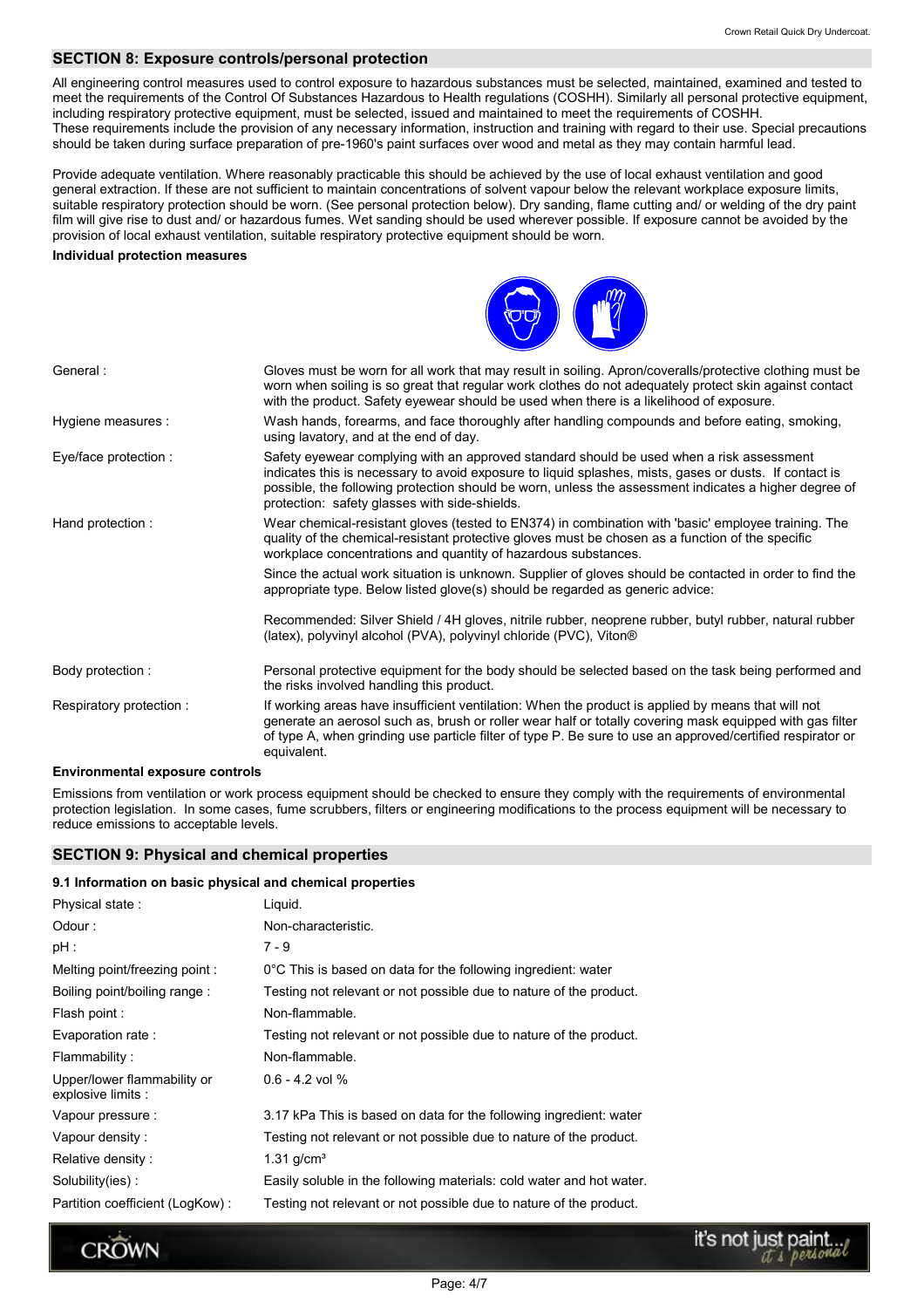# **SECTION 9: Physical and chemical properties**

| Auto-ignition temperature : | Testing not relevant or not possible due to nature of the product.   |
|-----------------------------|----------------------------------------------------------------------|
| Decomposition temperature : | Testing not relevant or not possible due to nature of the product.   |
| Viscosity:                  | 144 x 10 <sup>-6</sup> m <sup>2</sup> /s Kinematic viscosity at 40°C |
| Explosive properties :      | Testing not relevant or not possible due to nature of the product.   |
| Oxidising properties :      | Testing not relevant or not possible due to nature of the product.   |

# 9.2 Other information

| Solvent(s) $%$ by weight : | Weighted average: 1 %  |
|----------------------------|------------------------|
| Water % by weight :        | Weighted average: 50 % |

# **SECTION 10: Stability and reactivity**

### 10.1 Reactivity

No specific test data related to reactivity available for this product or its ingredients.

# 10.2 Chemical stability

The product is stable.

# 10.3 Possibility of hazardous reactions

Under normal conditions of storage and use, hazardous reactions will not occur.

# 10.4 Conditions to avoid

No specific data.

# 10.5 Incompatible materials

No specific data.

# 10.6 Hazardous decomposition products

When exposed to high temperatures (i.e. in case of fire) harmful decomposition products may be formed:

Decomposition products may include the following materials: carbon oxides metal oxide/oxides

# **SECTION 11: Toxicological information**

# 11.1 Information on toxicological effects

The mixture has been assessed following the conventional method and classified for toxicological hazards accordingly. This takes into account, where known, delayed and immediate effects and also chronic effects of components from short-term and long-term exposure by oral, inhalation and dermal routes of exposure and eye contact.

Repeated or prolonged contact with the mixture may cause removal of natural fat from the skin, resulting in non-allergic contact dermatitis and absorption through the skin.

If splashed in the eyes, the liquid may cause irritation and reversible damage.

### **Acute toxicity**

### **Acute toxicity estimates**

| Route                                             | <b>ATE value</b> |
|---------------------------------------------------|------------------|
| No known significant effects or critical hazards. |                  |

### Specific target organ toxicity (single exposure)

Not available.

# Specific target organ toxicity (repeated exposure)

Not available.

### **Aspiration hazard**

Not available

# Information on the likely routes of exposure

Routes of entry anticipated: Oral, Dermal, Inhalation.

# **Potential chronic health effects**

Other information :

No additional known significant effects or critical hazards.

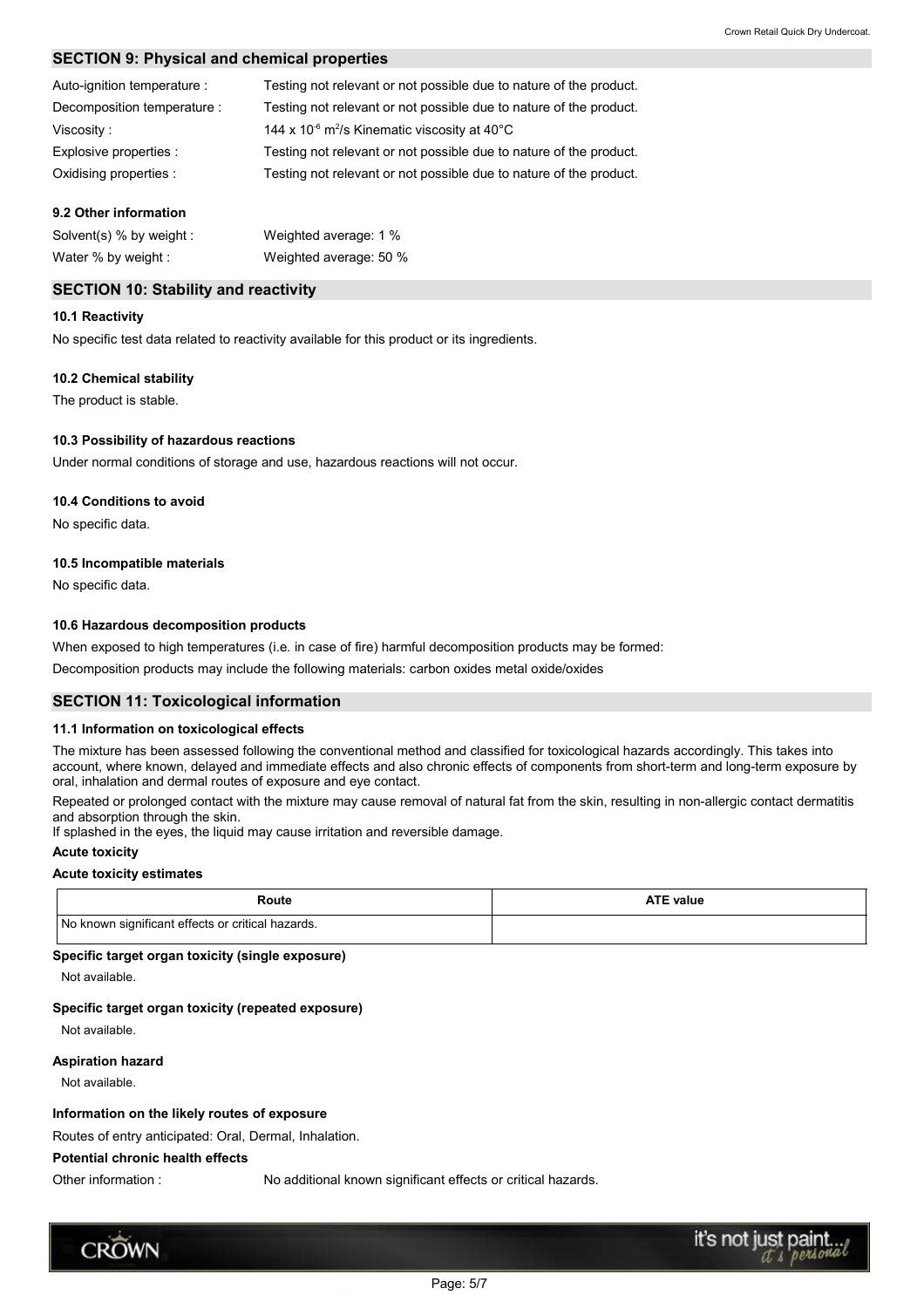# **SECTION 12: Ecological information**

# 12.1 Toxicity

Do not allow to enter drains or watercourses.

### 12.2 Persistence and degradability

No known data avaliable in our database.

### 12.3 Bioaccumulative potential

No known data avaliable in our database.

# 12.4 Mobility in soil

| Soil/water partition coefficient | No known data avaliable in our database. |
|----------------------------------|------------------------------------------|
| ( $K_{\rm OC}$ ) :               |                                          |
| Mobility :                       | No known data avaliable in our database. |

### 12.5 Results of PBT and vPvB assessment

| $\mathsf{PBT}$ : | Not applicable. |
|------------------|-----------------|
| vPvB :           | Not applicable. |

### 12.6 Other adverse effects

No known significant effects or critical hazards.

### **SECTION 13: Disposal considerations**

### 13.1 Waste treatment methods

The generation of waste should be avoided or minimised wherever possible.

Residues of the product is not listed as hazardous waste. Dispose of according to all state and local applicable regulations.

European waste catalogue (EWC) : 08 01 12

### Packaging

Used containers, drained and/ or rigorously scraped out and containing dried residues of the supplied coating, are categorised as nonhazardous waste, with EWC code: 15 01 02 or 15 01 04.

If mixed with other wastes, the above waste code may not be applicable. Waste packaging should be recycled. Incineration or landfill should only be considered when recycling is not feasible.

# **SECTION 14: Transport information**

Transport may take place according to national regulation or ADR for transport by road, RID for transport by train, IMDG for transport by sea, IATA for transport by air.

|                                | 14.1<br>UN no. | 14.2<br>Proper shipping name | 14.3<br>Transport hazard class(es) | 14.4<br>$PG^*$           | 14.5    | Env* Additional information |
|--------------------------------|----------------|------------------------------|------------------------------------|--------------------------|---------|-----------------------------|
| <b>ADR/RID</b><br><b>Class</b> | Not regulated. |                              | $\overline{\phantom{a}}$           | $\overline{\phantom{0}}$ | No. -   |                             |
| <b>IMDG</b><br><b>Class</b>    | Not regulated. |                              | $\overline{\phantom{a}}$           | $\overline{\phantom{a}}$ | $No. -$ |                             |
| <b>IATA</b><br><b>Class</b>    | Not regulated. |                              | $\overline{\phantom{a}}$           | $\overline{\phantom{a}}$ | $No. -$ |                             |

PG\*: Packing group

Env.\*: Environmental hazards

### 14.6 Special precautions for user

Transport within user's premises: always transport in closed containers that are upright and secure. Ensure that persons transporting the product know what to do in the event of an accident or spillage.

### 14.7 Transport in bulk according to Annex II of MARPOL 73/78 and the IBC Code

Not applicable.